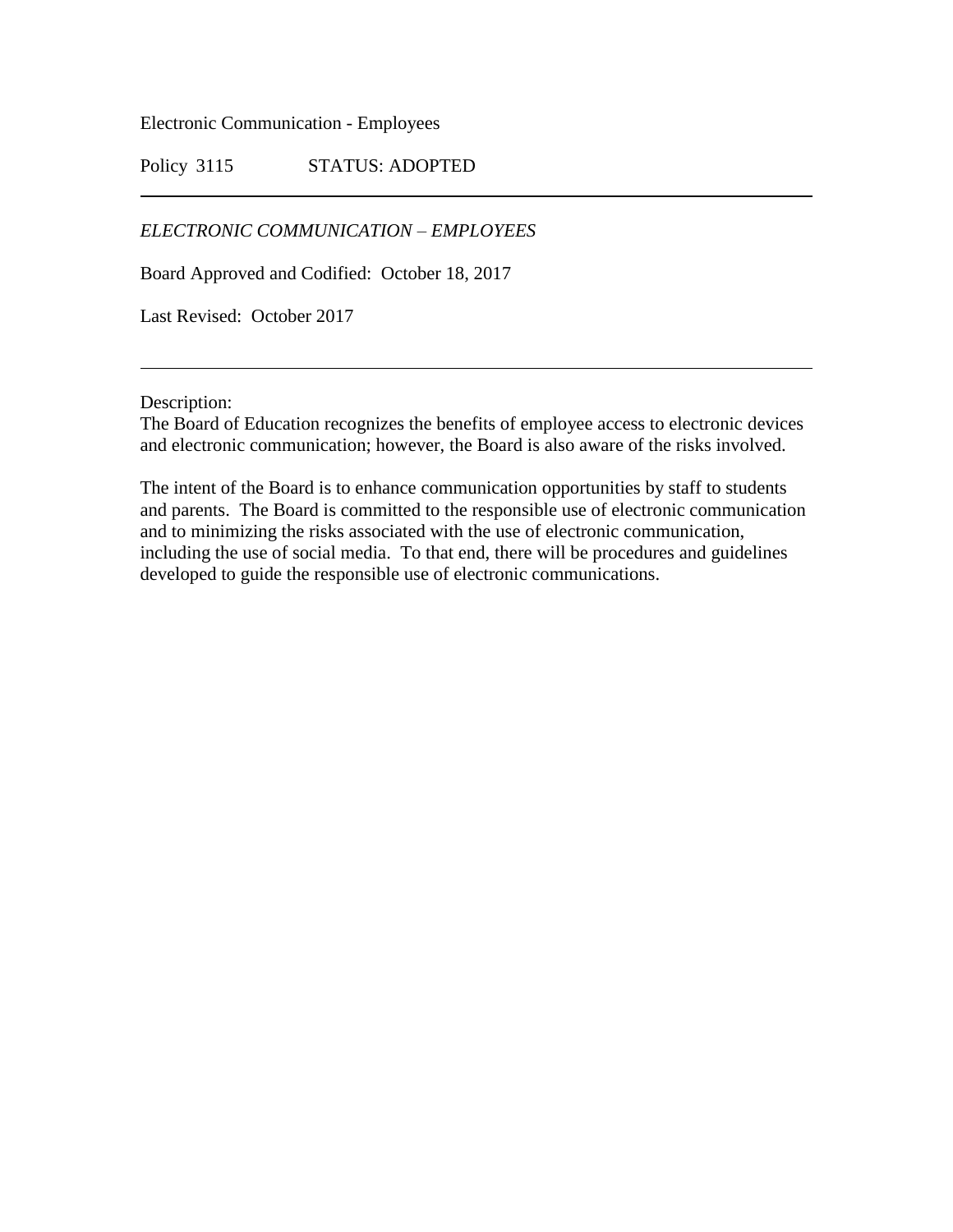## **Electronic Communication - Employees**

Regulation 3115 STATUS: ADOPTED

*Electronic Communication - Employees*

Adopted: October 18, 2017

Last Revised: October 2017

Procedures and Guidelines:

Description:

This procedure has been developed to provide employees with guidelines to understand the impact of electronic communication and its appropriate use in order to ensure best practices and to mitigate both the School District's and employee's exposure to risk

1. Terms of Reference

1.1 Electronic communication includes, but is not limited to: social networks, digital citizenship, digital footprint, social bookmarking, internet, email, smartphones, devices, blogging, tweeting, wikis, podcasts, video casts, video, audio, media, social bookmarking, texting, postings through apps using mobile devices using iOS or Android operating systems and also including current top examples: Facebook, Twitter, YouTube, Vimeo, Edmodo, Snapchat, Instagram, Google Drive, Google+, Hangout, Skype, Texting, Facetime, X-box, PlayStation, and Minecraft, etc.

- 2. Any use of electronic communication related to work or school must be of a professional, rather than a personal nature, and adhere to professional codes of conduct. Online activities must not interfere with the performance of an employee's duties.
- 3. Use of social networking websites and services must adhere to the British Columbia Freedom of Information and Protection of Privacy Act (FOIPPA) and the guidelines for teachers from the BC Ministry of Education Teacher Regulation Branch (TRB).

*Educators act with integrity, maintaining the dignity and credibility of the profession. They understand that their individual conduct contributes to the perception of the profession as a whole. Educators are accountable for their conduct while on duty, as well as off duty, where that conduct has an effect on the education system. Educators have an understanding of the education system in BC and the law as it related to their duties (TRB).*